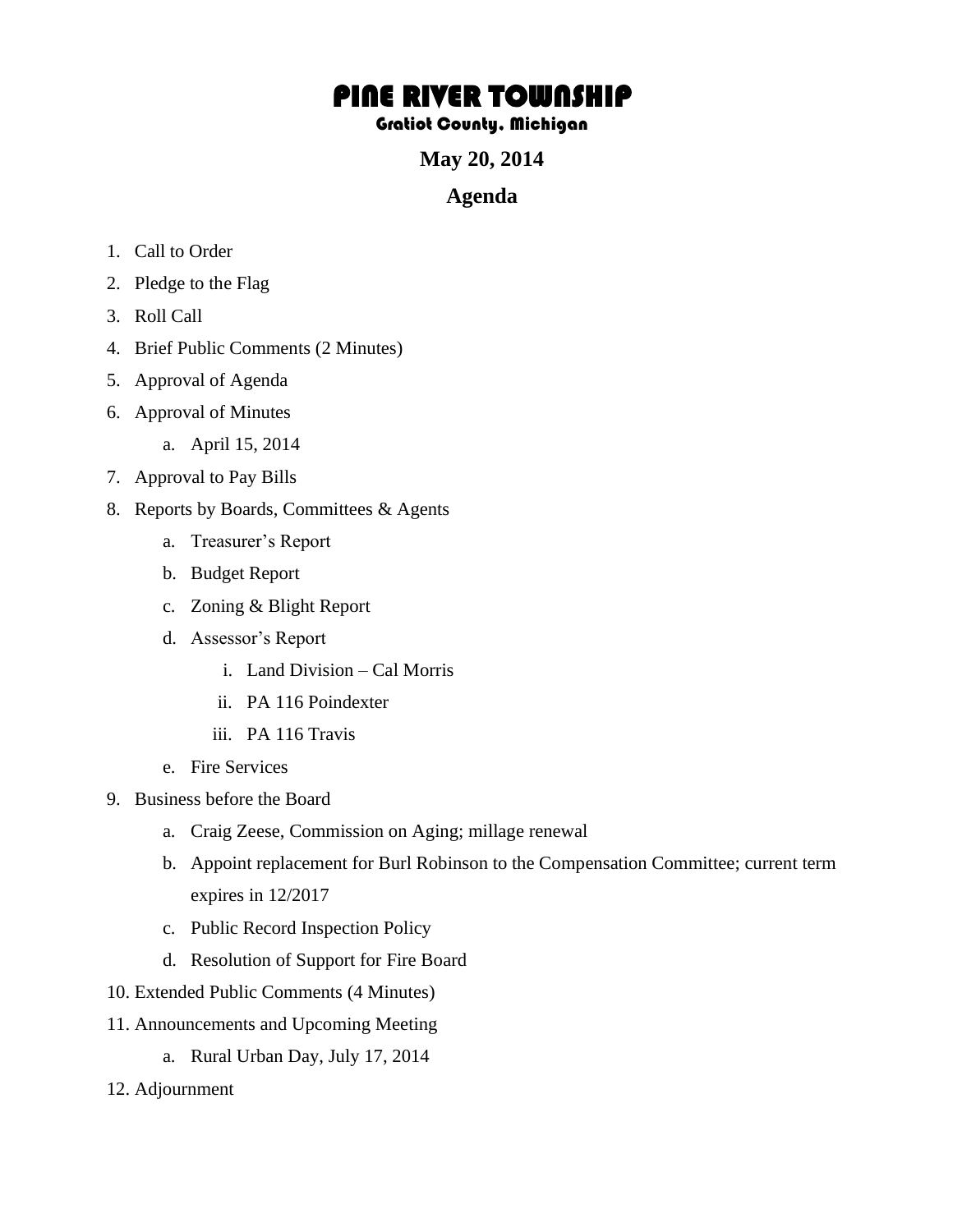## **MINUTES OF THE PINE RIVER TOWNSHIP BOARD MONTHLY MEETING MAY 20, 2014**

- 1. The regular monthly meeting of the Pine River Township Board was called to order at 7:00 pm by Supervisor Beeson at the Township Hall.
- 2. Pledge the flag: The board and the public said the pledge to the flag.
- 3. Roll Call: Baker: present, Best: present, Beeson: present, Moeggenborg: absent, Rademacher: present. (4) Board members present; (1) absent Moeggenborg.
- 4. Brief Public comments (2 minutes): Craig Zeese from Commission on Aging asks for support of Senior Citizen Millage Renewal this fall. Left brochures for front desk for Public to take.
- 5. Approve the Agenda: Motion by Best: second by Baker: to approve the Agenda as presented. All present board members approved. Motion carried 4-0.
- 6. Approve the Minutes: Motion by Best: second by Rademacher: to approve the Regular Meeting Minutes of April 15, 2014. All present board members approved. Motion carried 4-0.
- 7. Approval to Pay Bills: Motion made by Best: second by Baker: to pay bills as presented in the amount of \$ 31,647.97. All present board members approved. Motion carried 4-0.
- 8. Reports by Boards, Committees & Agents
	- a. Treasurers Report Discussion; report placed on file.
	- b. Budget Report Discussion: report placed on file.
	- c. Zoning & Blight Officer Discussion: report placed on file
	- d. Assessor Report Discussion

i. Land Division – Cal Morris Motion made by Baker: second by Best to approve Land Division on parcel # 2912-024-004-00. Roll call vote: (4) Ayes: Baker; Rademacher; Beeson; Best (0) Nays: None (1) Absent: Moeggenborg All present board members approved. Motion passed 4-0.

ii. PA 116 – Poindexter

Motion made by Best: second by Baker; to approve adding parcel # 29-12-014-017-00 section 14 (40.00 acres) to PA 116 Program. All present board members approved. Motion carried 4-0.